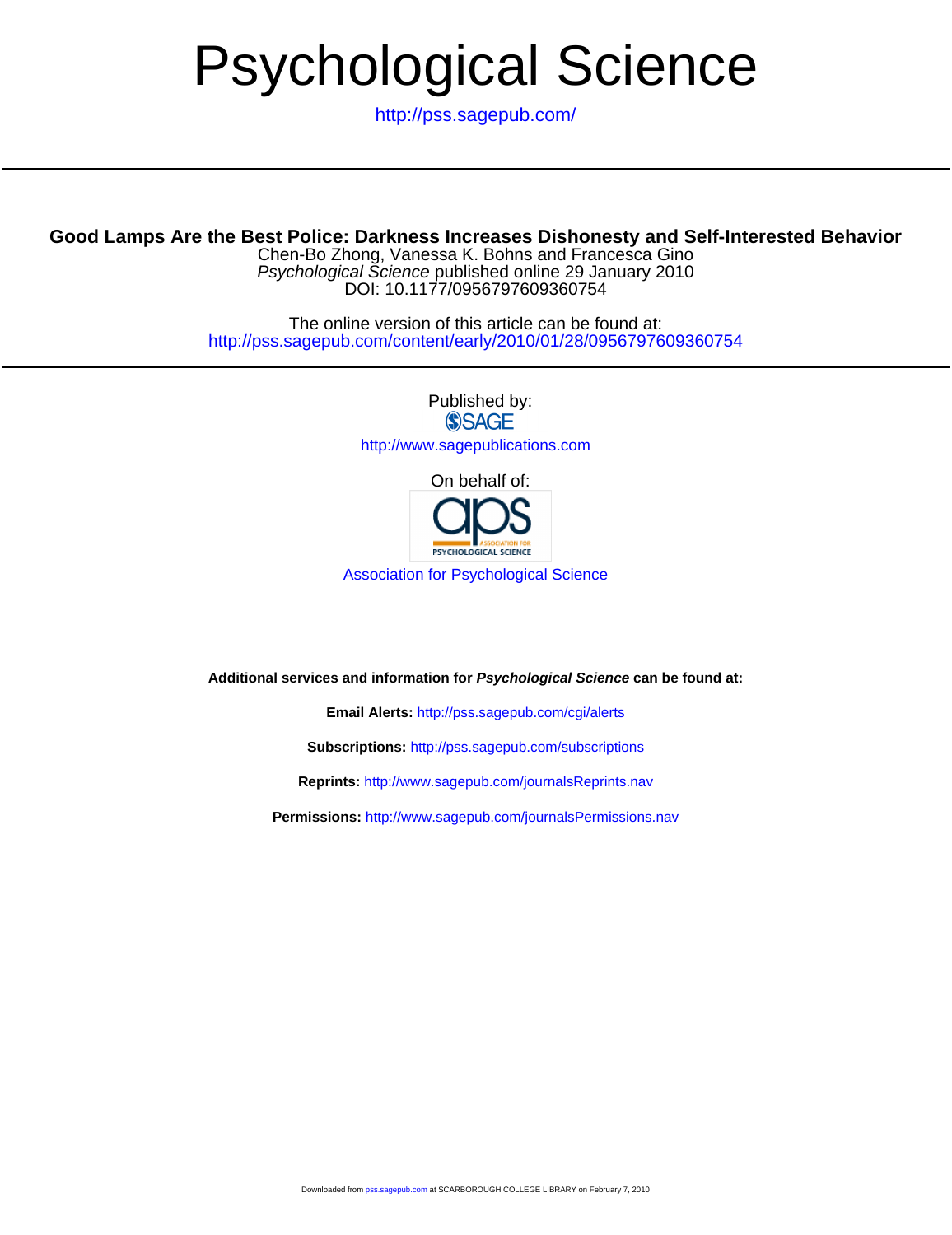*Research Report*

# **Good Lamps Are the Best Police: Darkness Increases Dishonesty and Self-Interested Behavior**

Psychological Science  $XX(X)$  1–4 © The Author(s) 2010 Reprints and permission: http://www .sagepub.com/journalsPermissions.nav DOI: 10.1177/0956797609360754 http://pss.sagepub.com

**PSYCHOLOGICAL SCIENCE** 



# Chen-Bo Zhong<sup>1</sup>, Vanessa K. Bohns<sup>1</sup>, and Francesca Gino<sup>2</sup>

<sup>1</sup>University of Toronto and <sup>2</sup>University of North Carolina at Chapel Hill

#### **Abstract**

Darkness can conceal identity and encourage moral transgressions; it may also induce a psychological feeling of *illusory anonymity* that disinhibits dishonest and self-interested behavior regardless of actual anonymity. Three experiments provided empirical evidence supporting this prediction. In Experiment 1, participants in a room with slightly dimmed lighting cheated more and thus earned more undeserved money than those in a well-lit room. In Experiment 2, participants wearing sunglasses behaved more selfishly than those wearing clear glasses. Finally, in Experiment 3, an illusory sense of anonymity mediated the relationship between darkness and self-interested behaviors. Across all three experiments, darkness had no bearing on actual anonymity, yet it still increased morally questionable behaviors. We suggest that the experience of darkness, even when subtle, may induce a sense of anonymity that is not proportionate to actual anonymity in a given situation.

#### **Keywords**

darkness, illusory anonymity, dishonesty, self-interested behavior

Received 5/4/09; Revision accepted 8/21/09

In "Worship," Ralph Waldo Emerson (1860/1888) wrote, "As gaslight is the best nocturnal police, so the universe protects itself by pitiless publicity" (p. 214). This quote expresses an inherent aspect of darkness: Darkness conceals identity and decreases inhibitions. Indeed, criminal assaults are most frequent during hours of darkness (Hartley, 1974; Karnes, 1960), and dark rooms promote aggressive behavior (Page & Moss, 1976). This licensing effect of darkness might have contributed to the popularization of streetlights in urban landscapes during the 19th century (Bouman, 1987).

Darkness can disinhibit criminal acts and moral transgressions by producing anonymity. Unethical acts are more likely when transgressors cannot be identified. In *The Republic*, Plato told the story of the ring of Gyges, which granted its owner the power of invisibility and eventually led to the owner's corruption. Similarly, Zimbardo (1969) showed that participants dressed in concealing hoods and baggy clothing delivered longer electric shocks to strangers than did participants wearing regular clothing. The same effect has also been found for unrestrained, impulsive, and uncontrolled behavior when individuals experience anonymity or deindividuation through their association with a group (e.g., Festinger, Pepitone, & Newcomb, 1952; Singer, Brush, & Lublin, 1965).

Departing from this body of work, we suggest that darkness does more than simply produce conditions of actual anonymity. We contend that darkness may create a sense of *illusory anonymity* that disinhibits self-interested and unethical behaviors. Individuals in a room with slightly dimmed lighting or people who have donned a pair of sunglasses may feel anonymous not because the associated darkness significantly reduces others' ability to see or identify them, but because they are anchored on their own phenomenological experience of darkness. When individuals in such circumstances experience darkness and, consequently, impaired vision, they generalize that experience to others, expecting that others will conversely have difficulty perceiving or seeing them. Piaget (1936) described this kind of egocentrism among young children. In one study (Piaget & Inhelder, 1956), children were presented with a three-dimensional model of a scene with a small doll sitting opposite them and were asked to describe what the doll saw. Children between the ages of 4 and 7 tended to identify an image that showed what they saw despite the difference in the

**Corresponding Author:** Chen-Bo Zhong, University of Toronto, OBHRM, 105 St. George St., Toronto, Ontario, Canada M5S 3E6 E-mail: chenbo.zhong@rotman.utoronto.ca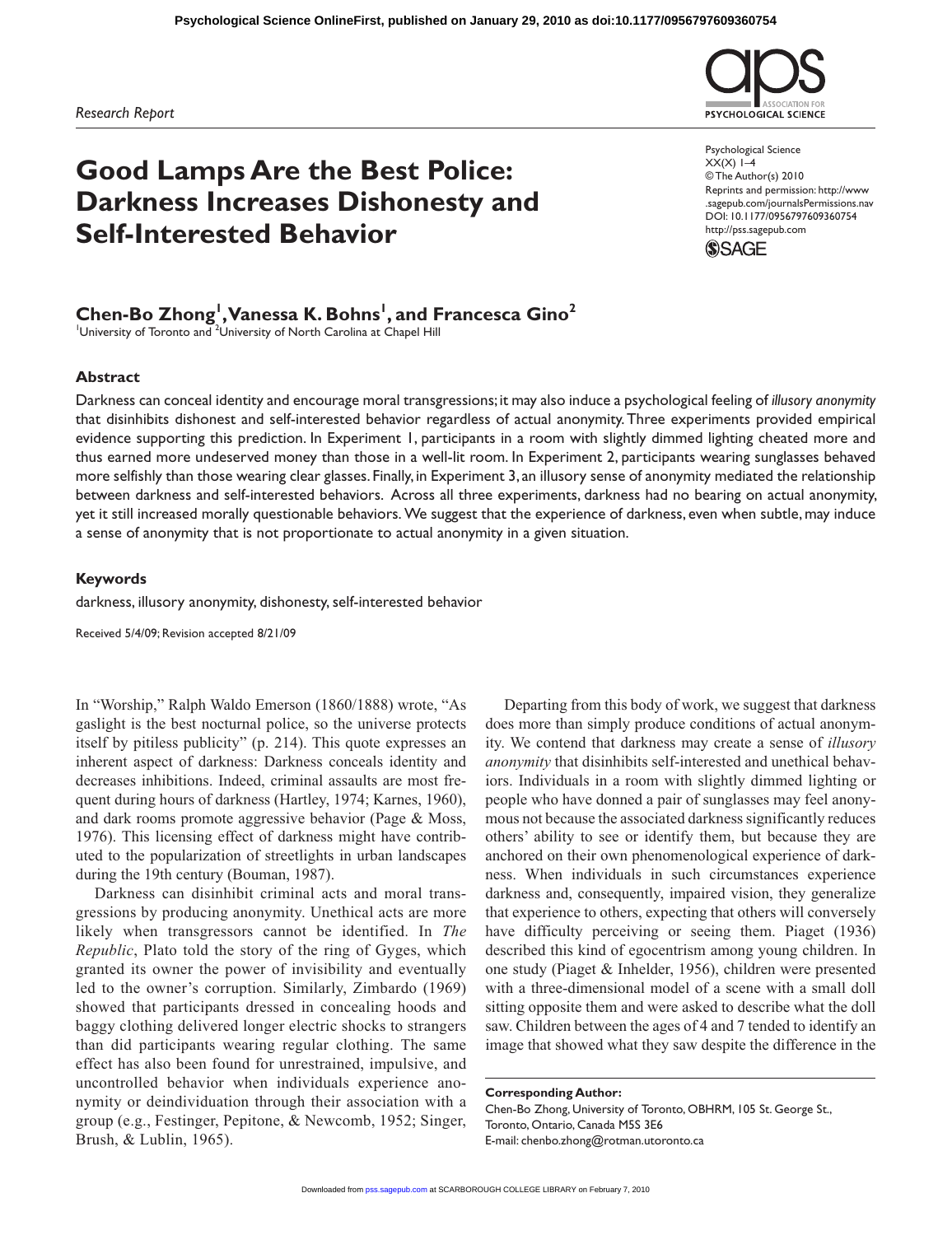scene that would be viewed from the doll's position. Even though adults are better able to take others' perspectives, they never completely grow out of egocentrism (e.g., Epley, Morewedge, & Keysar, 2004; Tversky & Kahneman, 1974). For example, adults tend to overestimate the extent to which their thoughts, feelings, and sensations are accessible to others because they are anchored on their own experience, using it as a starting point to predict others' experiences (Gilovich, Savitsky, & Medvec, 1998). Thus, just as children playing hideand-seek will close their eyes and believe that others cannot see them, the experience of darkness may lead adults to feel they are hidden from others regardless of whether that is actually true. We propose that this illusory anonymity can consequently license unethical behaviors.

Three experiments tested whether darkness can license dishonesty and self-interested behaviors. In Experiment 1, we manipulated environmental dimness and examined whether participants cheated to earn undeserved money. In Experiment 2, we examined the extent to which people would act selfishly in a dictator game while wearing sunglasses versus clear glasses. Finally, Experiment 3 examined whether subjective perceptions of anonymity mediated the licensing effect of wearing sunglasses.

## **Experiment 1: Cheating in a Dim Room**

A central aspect of our prediction is that darkness can license self-interested and unethical behaviors regardless of actual anonymity. In Experiment 1, we controlled for actual anonymity by having participants engage in an individual task in which no identifying information was revealed and participants' choices could not be traced. We manipulated the lighting of the room in which the task took place and examined whether room dimness promoted cheating.

Eighty-four college students at the University of North Carolina at Chapel Hill (40 female, 44 male; average age = 20.54 years) participated in the study for a maximum payment of \$12. Participants received a \$2 fee for showing up and had the opportunity to earn an extra \$10. They were randomly assigned to one of two conditions (dim room vs. control room) upon arrival. The well-lit, or control, room (15 ft  $\times$  14 ft) was illuminated by 12 fluorescent lights mounted to the ceiling. The dim room was similar in size, but was lit by 4 fluorescent lights; the participants could see each other and the experimental material, but this room was visibly dimmer than the well-lit room. Participants in the dim-room condition were simply told that some of the lights were out.

For the task, participants received a brown envelope that contained \$10 (nine \$1 bills and four quarters) and an empty white envelope, along with two sheets of paper. The first paper was a worksheet with 20 matrices, each consisting of 12 threedigit numbers (e.g., 4.78; Mazar, Amir, & Ariely, 2008). The second paper was a collection slip on which participants were to report their performance and answer demographic questions. On the back of the collection slip we included instructions for the task and a different matrix as an example.

Participants were told that they would have 5 min to find two numbers in each matrix that added up to 10. For each pair of numbers correctly identified, they would keep \$0.50 from their supply of money; they were also asked to transfer the remaining amount to the white envelope and drop it in a designated box along with the collection slip. Note that 5 min is not enough time to solve all 20 matrices. In previous studies (Gino, Ayal, & Ariely, 2009; Mazar et al., 2008), people were able to find 7 of the 20 pairs on average during this amount of time. In addition, there was no apparent identifying information anywhere on the two sheets, so results seemed anonymous. Thus, participants had both an incentive and the opportunity to overreport their performance to earn more money.

All participants received the same matrices to solve, except that a single number was unique for each participant. One of the three-digit numbers in the matrix used as an example on the back of each collection slip matched the unique number on the corresponding test sheet. This allowed us to match the worksheet with the collection slip of each participant and compute the difference between self-reported performance and actual performance. This difference score was our main dependent variable. Positive difference scores indicate that participants overreported their performance and cheated on the task.<sup>1</sup>

After the 5-min task, participants in both conditions wrote down on the collection slip the number of matrices they had solved correctly. They dropped the collection slip and the remaining money in one box and the matrices sheet in another box located in a different corner of the room.

A *t* test revealed that there were no significant differences in actual performance between the two conditions  $(M = 7.26)$ correct,  $SD = 2.27$ , vs.  $M = 6.95$  correct,  $SD = 2.49$ ),  $t(82) < 1$ ,  $p = .56$ ,  $p_{\text{rep}} = .46$ . However, we found significant differences in self-reported performance,  $t(82) = 4.48$ ,  $p < .001$ ,  $p_{\text{ren}} > .99$ . Participants in the control room reported a lower number of correctly solved matrices ( $M = 7.78$ ,  $SD = 3.09$ ) than did participants in the dim room  $(M=11.47, SD=4.32)$ . This resulted in a difference of \$1.85 in actual payout. We found that cheating was greater in the dim room than in the control room both when we examined the average number of matrices by which participants overstated their performance  $(M = 4.21)$ ,  $SD = 4.12$ , vs.  $M = 0.83$ ,  $SD = 1.58$ ),  $t(82) = 4.92$ ,  $p < .001$ ,  $p_{\text{ren}} > .99$ , and when we examined the percentage of participants who overstated their performance ( $M = 60.5\%$ , *SD* = 50%, vs.  $M = 24.4\%$ ,  $SD = 44\%$ ),  $\chi^2(1, N = 84) = 11.15$ ,  $p =$  $.001, p_{\text{rep}} = .99.$ 

These results provide strong support for the predicted relationship between darkness and cheating. Although early studies such as the one by Prentice-Dunn and Rogers (1980) manipulated dimness and measured its effect on aggressive behaviors, in these studies room dimness was manipulated along with other factors, such as white noise and confidentiality of personal information; thus, the causal relationship between darkness and cheating has not previously been established. In our first experiment, the task was completely anonymous, and the only difference across conditions was room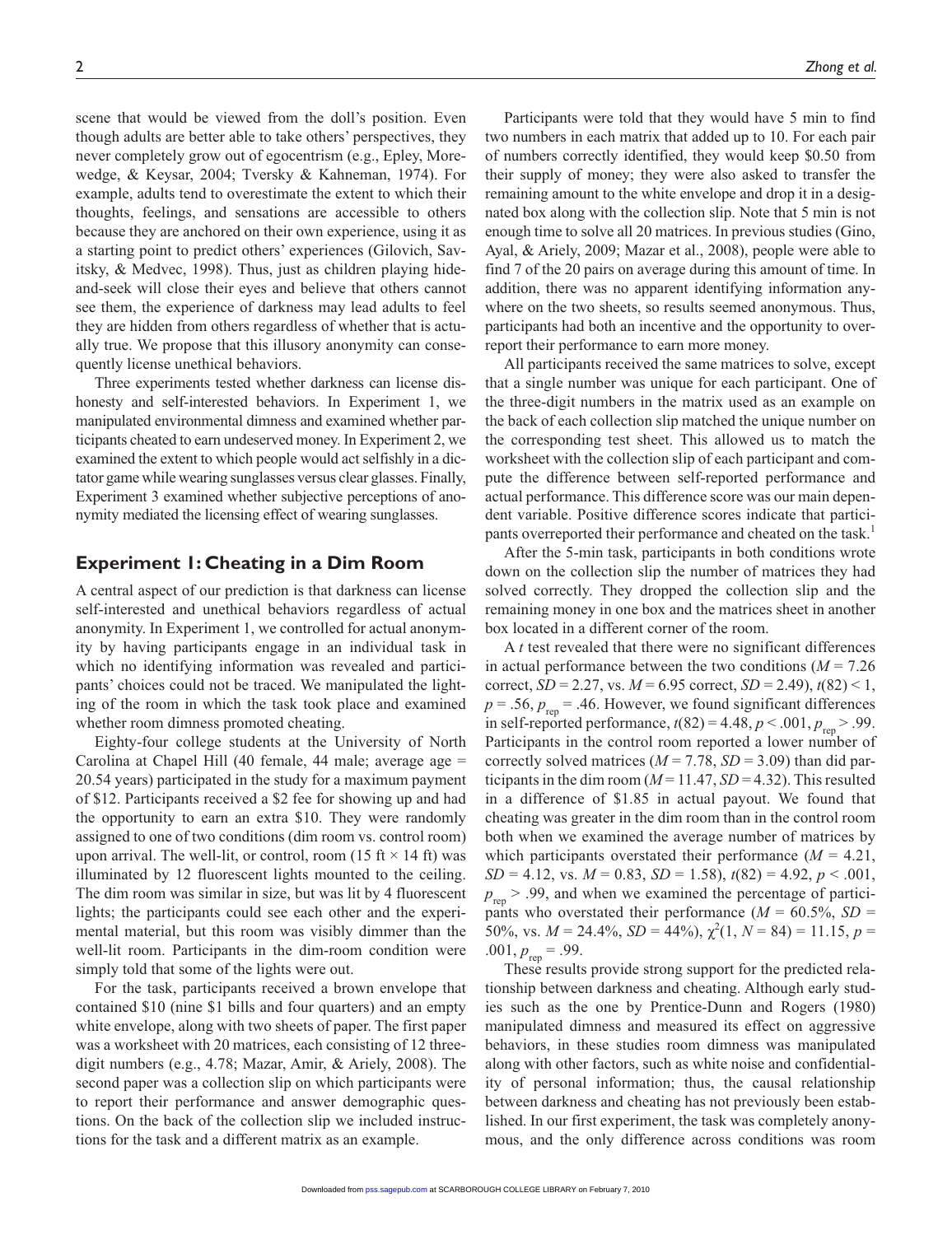dimness. We found that a slightly dim room increased cheating above and beyond the effect of guaranteed anonymity.

# **Experiment 2: "Shades" and Self-Interested Behavior**

As we mentioned earlier, a useful metaphor for the illusory anonymity induced by darkness is the example of children playing hide-and-seek, who close their eyes and believe that others cannot see them. In Experiment 2, we tested this idea by having some participants wear a pair of sunglasses (and others wear clear glasses<sup>2</sup>) while engaging in an on-line task without expectation of face-to-face interaction. Clearly, the fact that one is wearing a pair of sunglasses should not impair other people's sight, especially when there is no face-to-face interaction. Nevertheless, because darkness induces illusory anonymity, we expected that participants wearing sunglasses would be more likely than those wearing clear glasses to behave selfishly in an anonymous dictator game.

Fifty students at the University of Toronto volunteered (31 female, 19 male; average age  $= 21.36$  years) for a maximum payment of \$11. Participants received a \$5 fee for showing up and had the opportunity to earn up to \$6 during the study. The experiment had a one-factor (sunglasses vs. clear glasses) between-subjects design. Participants were randomly assigned to "test" either a pair of sunglasses or a pair of clear glasses while completing some "unrelated" tasks. We purposely selected oversized glasses so that participants who came in with their own glasses could wear the experimental glasses on top of their own.

The supposedly unrelated task involved an ostensible interpersonal interaction with a stranger in a different room. The interaction was a typical one-shot dictator game that included two roles, initiator and recipient. The initiator had \$6 to allocate between him- or herself and the recipient. Initiators kept whatever they did not offer; recipients could choose to accept or reject the offer, but their choices did not affect initiators' outcomes. Although participants were told they had been randomly assigned to a role, they all played the initiator against the experimenter. We emphasized that participants would not see or talk to their counterparts during or after the experiment—all the interactions would be mediated by a computer program. This ensured that the sunglasses did not affect actual anonymity or visibility of facial expressions. The experiment ended after participants made their choice; they then answered a few demographic questions and were paid \$5 plus the amount they kept for themselves in the dictator game.

Participants offered between \$0 and \$6 (*M* = \$2.24, *SD* = \$1.62). As expected, those who wore sunglasses gave significantly less  $(M = $1.81, SD = $1.30)$  than those who wore clear glasses ( $M = $2.71$ ,  $SD = $1.83$ ),  $t(48) = 2.02$ ,  $p = .049$ ,  $p_{\text{ren}} =$ .88. Also, participants in the sunglasses condition gave significantly less than the fair division (i.e., \$3),  $t(25) = -4.688$ ,  $p <$ .01,  $p_{\text{ren}}$  > .95, whereas the amount given by those in the control condition was not significantly different from the fair division,  $t(23) = 0.78$ ,  $p = .44$ ,  $p_{rep} = .54$ . These results are consistent with those of Experiment 1 and provide even stronger evidence that darkness can license dishonest and selfinterested behaviors through illusory anonymity: Wearing a pair of sunglasses should have no bearing on anonymity in an on-line task without face-to-face interaction.

# **Experiment 3: "Shades" and Perceived Anonymity**

In Experiment 3, we directly examined perceived anonymity as a mediator of the licensing effect of darkness on self-interested behaviors. Experiment 3 employed the same design and procedure as Experiment 2 except that we included a five-item measure of perceived anonymity (see Table 1) after the dictator game. These items captured the extent to which participants felt anonymous and thought that others were not paying attention to them and their choices during the dictator game  $(\alpha = .93)$ . Participants indicated their agreement with each item on a 7-point Likert scale (1 = *strongly disagree*, 7 = *strongly agree*).

Eighty-three students at the University of North Carolina at Chapel Hill participated (39 female, 44 male; average age = 20.71 years) for a maximum payment of \$11 (\$5 fee for showing up and potential earnings up to \$6). On average, participants offered \$2.35 ( $SD = $1.43$ ). As expected, those who wore sunglasses gave significantly less  $(M = $1.93, SD =$ \$1.27) than did those who wore clear glasses ( $M = $2.76$ ,  $SD =$ \$1.46),  $t(81) = -2.77$ ,  $p < .01$ ,  $p_{rep} > .95$ . Also, participants in the sunglasses condition gave significantly less than the fair division (i.e., \$3),  $t(40) = -5.40, p < .001, p_{\text{ren}} > .99$ , whereas the amount given by those in the clear-glasses condition was not significantly different from the fair division,  $t(41) = -1.06$ ,  $p = .30$ ,  $p_{\text{ren}} = .65$ . These results fully replicated the findings of Experiment 2.

Further, participants who wore sunglasses reported feeling more anonymous during the study  $(M = 4.73, SD = 1.10)$  than did those who wore clear glasses  $(M = 4.01, SD = 1.17)$ ,  $t(81) =$ 2.87,  $p < 0.01$ ,  $p_{\text{ren}} > 0.95$ . We examined whether this perceived anonymity mediated the effects of darkness on the amount participants offered in the dictator game (Baron & Kenny, 1986). The effect of wearing sunglasses was reduced to nonsignificance (from  $\beta = -0.29, p < .01, p_{\text{rep}} > .95$ , to  $\beta = -0.09$ ,  $p = 0.28$ ,  $p_{\text{ren}} = 0.66$ ) when perceived anonymity was included in

**Table 1.** Items Used to Measure Perceived Anonymity and Concealed Identity in Experiment 3

1. I was watched during the study.\*

4. My identity was not known to others during the study.

5. Others were paying attention to my behavior during the study.\*

Note: Reverse-scored items are indicated by asterisks.

<sup>2.</sup> I was anonymous during the study.

<sup>3.</sup> My choice went unnoticed during the study.